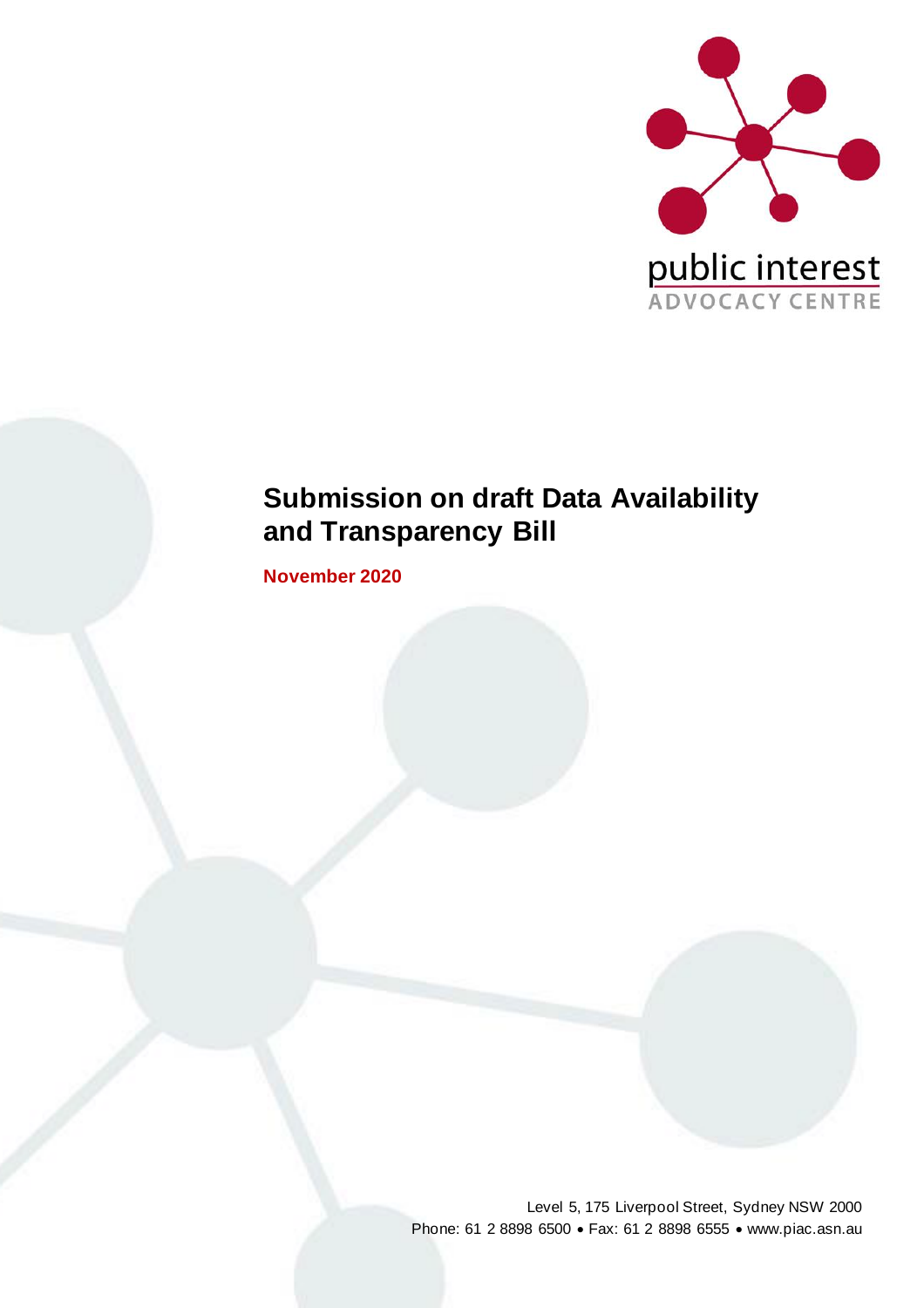### About the Public Interest Advocacy Centre

The Public Interest Advocacy Centre (PIAC) is an independent, non-profit legal centre based in Sydney.

Established in 1982, PIAC tackles barriers to justice and fairness experienced by people who are vulnerable or facing disadvantage. We ensure basic rights are enjoyed across the community through legal assistance and strategic litigation, public policy development, communication and training.

Our work addresses issues such as:

- Reducing homelessness, through the Homeless Persons' Legal Service
- Access for people with disability to basic services like public transport, financial services, media and digital technologies
- Justice for Aboriginal and Torres Strait Islander people
- Access to affordable energy and water (the Energy and Water Consumers Advocacy Program)
- Fair use of police powers
- Rights of people in detention, including equal access to health care for asylum seekers (the Asylum Seeker Health Rights Project)
- Transitional justice
- Government accountability.



Website: www.piac.asn.au



**Public Interest Advocacy Centre** 



The Public Interest Advocacy Centre office is located on the land of the Gadigal of the Eora Nation.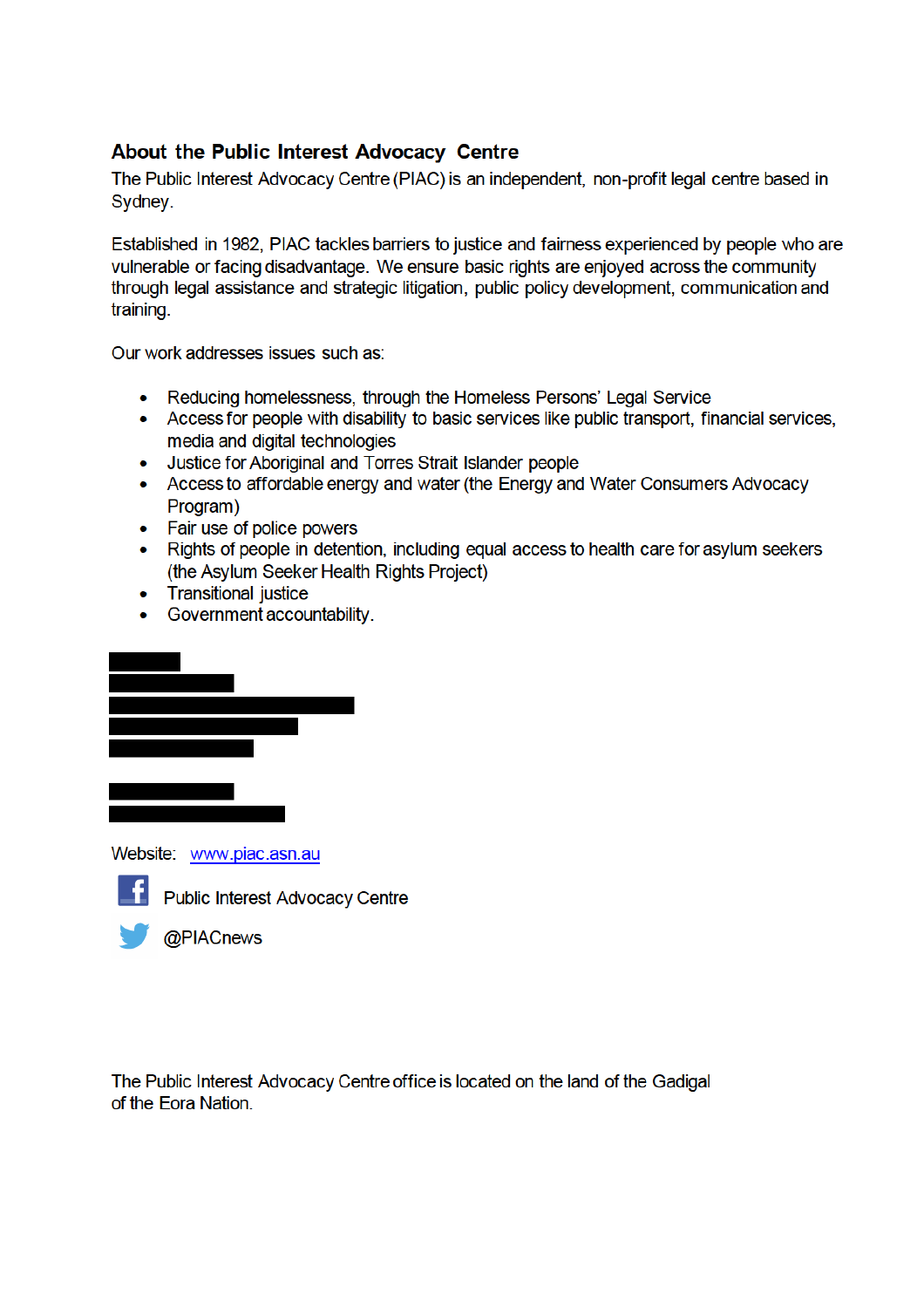# **Contents**

| 2. |     |  |
|----|-----|--|
|    | 2.1 |  |
| 3. |     |  |
| 4. |     |  |
| 5. |     |  |
| 6. |     |  |
|    |     |  |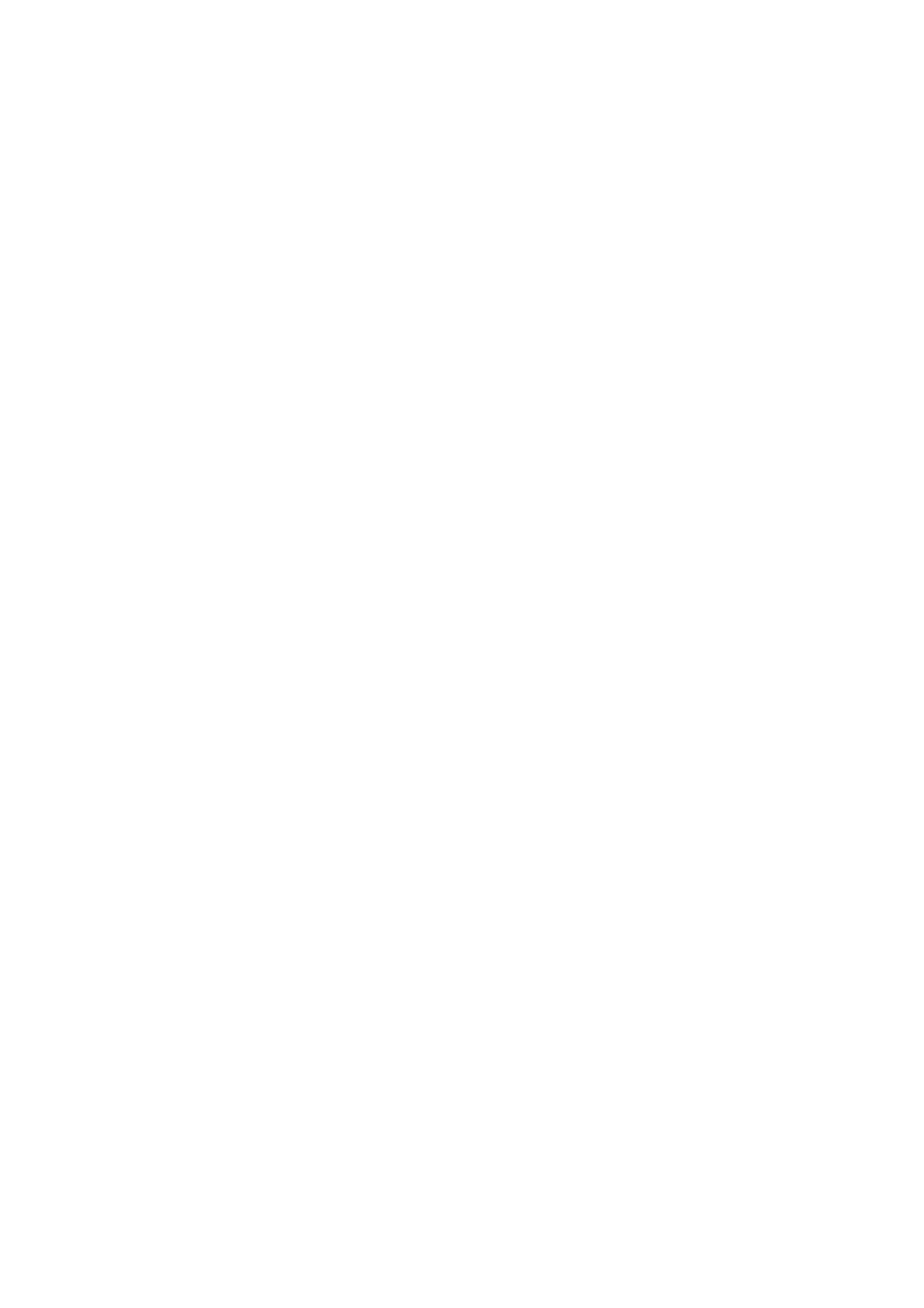#### *Recommendation 1: Strengthen consent requirements under the Draft Bill*

*Strengthen the requirement for consent by defining, in legislative instruments, the circumstances in which it is 'unreasonable or impracticable' to seek consent of an individual to share their personal information under cl 16(1)(b).*

#### *Recommendation 2: Publish a register of efforts to seek consent for the sharing of personal information*

*Where personal information is shared by data custodians without the consent of individuals, on the basis that it is unreasonable or impracticable, the data custodian must publish the efforts undertaken to seek that consent and the reason for dispensing with consent.*

#### *Recommendation 3: Notification to individuals whose personal information is being shared*

*Insert a provision in the Draft Bill which requires notification to individuals whose personal information is being shared under the data sharing scheme. Notification should include details of the data sharing entities, the purposes for which the information is shared, links to the relevant registers held by the Commissioner, and information about their rights.*

#### *Recommendation 4: Withdrawal of consent*

*Insert a provision in the Draft Bill to make clear that individuals who consent to the provision of their personal information under cl 16(1)(b), or whose consent was not obtained on the basis that it was 'unreasonable or impracticable' to do so, are able to withdraw their consent for future use or sharing of their personal information.* 

#### *Recommendation 5: Immigration detention medical records should be excluded*

*Immigration detention health records held by the Department of Home Affairs should not be classified as public sector data that could be shared under the proposed data sharing scheme.* 

#### *Recommendation 6: Introduce regular audits by the National Data Commissioner*

*A provision should be inserted into the Draft Bill to require regular audits by the National Data Commissioner into decision-making by data custodians, to ensure that any guidelines issued by the Commissioner are properly applied and that decisions appropriately balance the objects of the scheme and the rights of individuals.*

#### *Recommendation 7: Merits review of decisions by data custodians*

*Decisions made by data custodians, especially those concerning the sharing of personal information or data which could be re-identified, should be subject to merits review. Individuals whose information is being shared should be notified of the proposed sharing and given an opportunity to seek merits review if they object to the decision being made.*

#### *Recommendation 8: Remove data sharing for government services relating to enforcement of laws*

*Clause 15(4) should be removed from the Draft Bill.*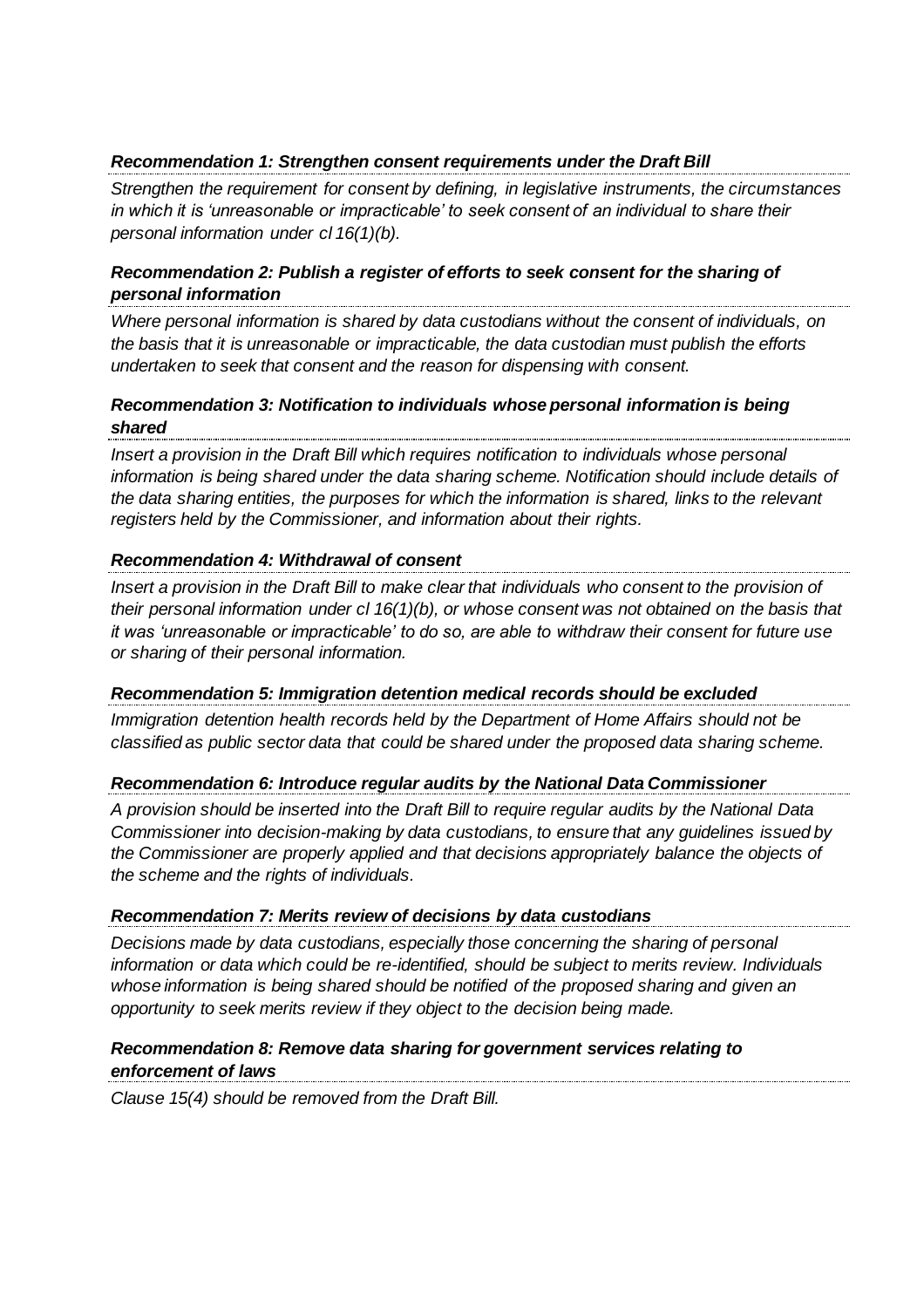#### *Recommendation 9: Clarify definitions of 'enforcement related purposes'*

*The definitions of 'enforcement related purposes' and 'government services' should be clarified to safeguard against the unintended use of data by law enforcement agencies, including in relation to crime prevention.* 

#### *Recommendation 10 – Introduce a civil penalty regime for data breaches arising from negligence or recklessness*

*A civil penalty regime should be introduced to empower the National Data Commissioner to investigate and seek penalties against data sharing entities whose negligence, recklessness or poor security controls results in a data breach. Such civil penalty should be significant to ensure appropriate deterrence from inappropriate or inadequate security controls.*

#### *Recommendation 11 – Review of the Data Availability and Transparency Act*

*In the event that the Data Availability and Transparency Bill is passed prior to the current proposed reforms to the Privacy Act are enacted, the proposed scheme should be reviewed to ensure the intended Privacy Act underpinnings remain in place and effective.*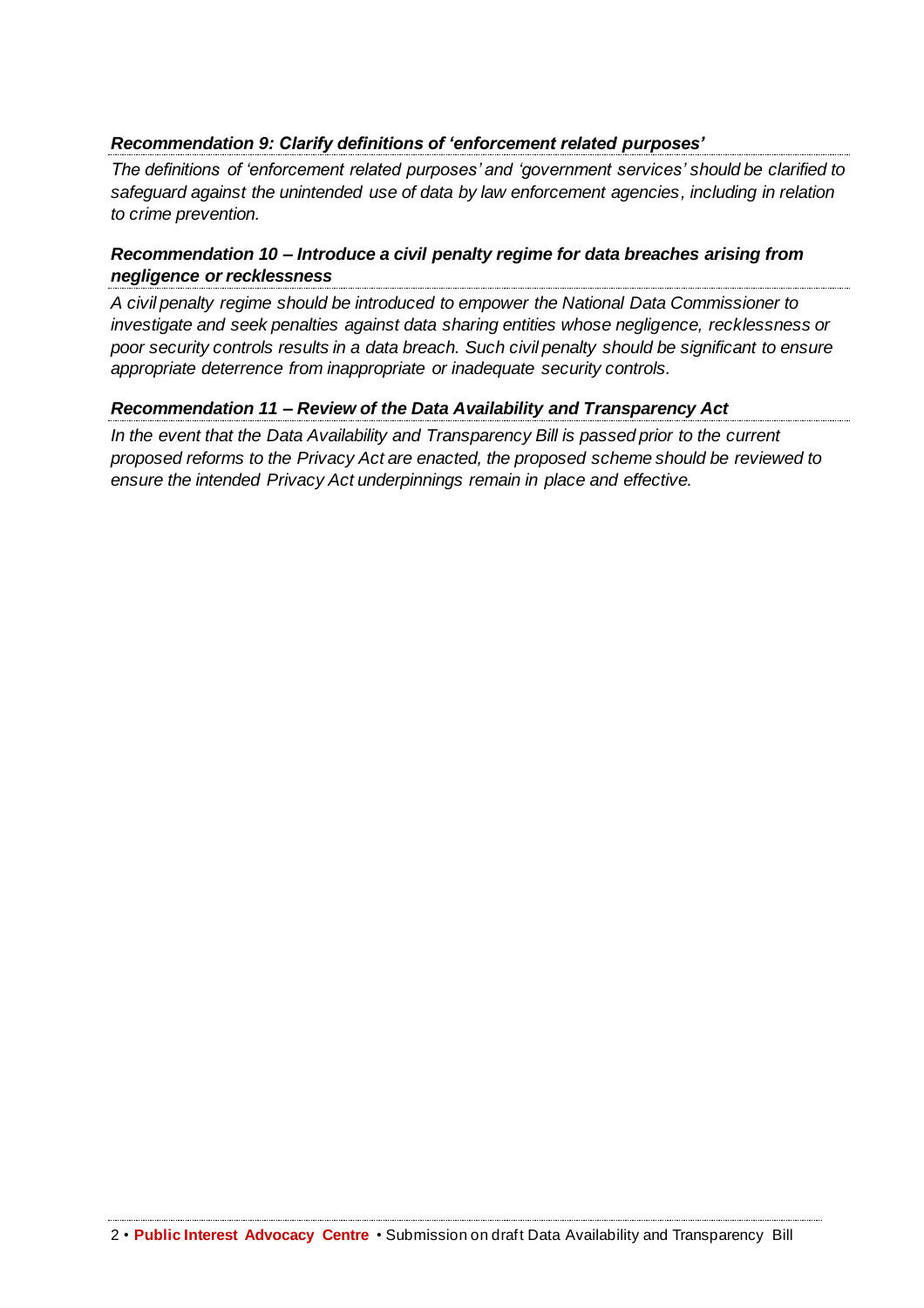### **1. Introduction**

The Public Interest Advocacy Centre (**PIAC**) welcomes the opportunity to comment on the exposure draft of the Data Availability and Transparency Bill (**Draft Bill**).

PIAC's work focuses on tackling barriers to justice and fairness experienced by marginalised communities. While PIAC does not oppose appropriate, secure and informed consent-based sharing of public sector data for the purposes of improving socio-economic outcomes, we are concerned that the Draft Bill fails to protect the rights of the most vulnerable.

The lack of transparency and accountability in the Draft Bill disproportionately affects marginalised communities, including homeless people, people with disability, First Nations people, young people, elderly people, and asylum seekers. These communities are more likely to access welfare services, such as income support and public health services, and are disproportionately subject to corrective services or detention. Some members of these communities may be among those least empowered to understand how their data is used.

According to the Office of the Australian Information Commissioner (**OAIC**)'s 2020 Australian Community Attitudes to Privacy Survey:

Two-thirds of Australians believe that vulnerable groups, such as children under 12 years old (68%) and 13-17 years old (64%), elderly Australians (67%) and people with an intellectual disability (67%), require additional protection under the Privacy Act. A significant minority of Australians also support the additional protection of young adults (42%), people who speak English as a second language (39%) and new migrants to Australia (38%).<sup>1</sup>

In the same survey, 83% of Australians 'would like the government to do more to protect the privacy of their data.<sup>'2</sup> Privacy remains a major concern for 70% of Australians in 2020<sup>3</sup>, with 61% of Australians identifying data security and data breaches as among the biggest privacy risks.<sup>4</sup> Only 36% of Australians are comfortable with government agencies sharing their personal information, with 40% of Australians uncomfortable with this. 70% of Australians are uncomfortable with government agencies sharing their personal information with businesses.<sup>5</sup>

Within this context of low public trust in government sharing of data, this legislation assumes good faith on behalf of every government agency that holds the personal data of Australians, and so has inadequate transparency, control, checks and balances for all Australians, especially those who are marginalised. We recommend significantly stronger oversight and confidencebuilding measures before this legislation is passed.

Our submission addresses how the following issues in particular affect these communities:

• Consent issues, including specific sensitivities with asylum seeker health records;

<sup>1</sup> Office of the Australian Information Commissioner, *2020 Australian Community Attitudes to Privacy Survey*, September 2020, 68.

<sup>2</sup> Ibid, 65.

<sup>3</sup> Ibid, 4.

<sup>4</sup> Ibid, 6.

<sup>5</sup> Ibid, 27.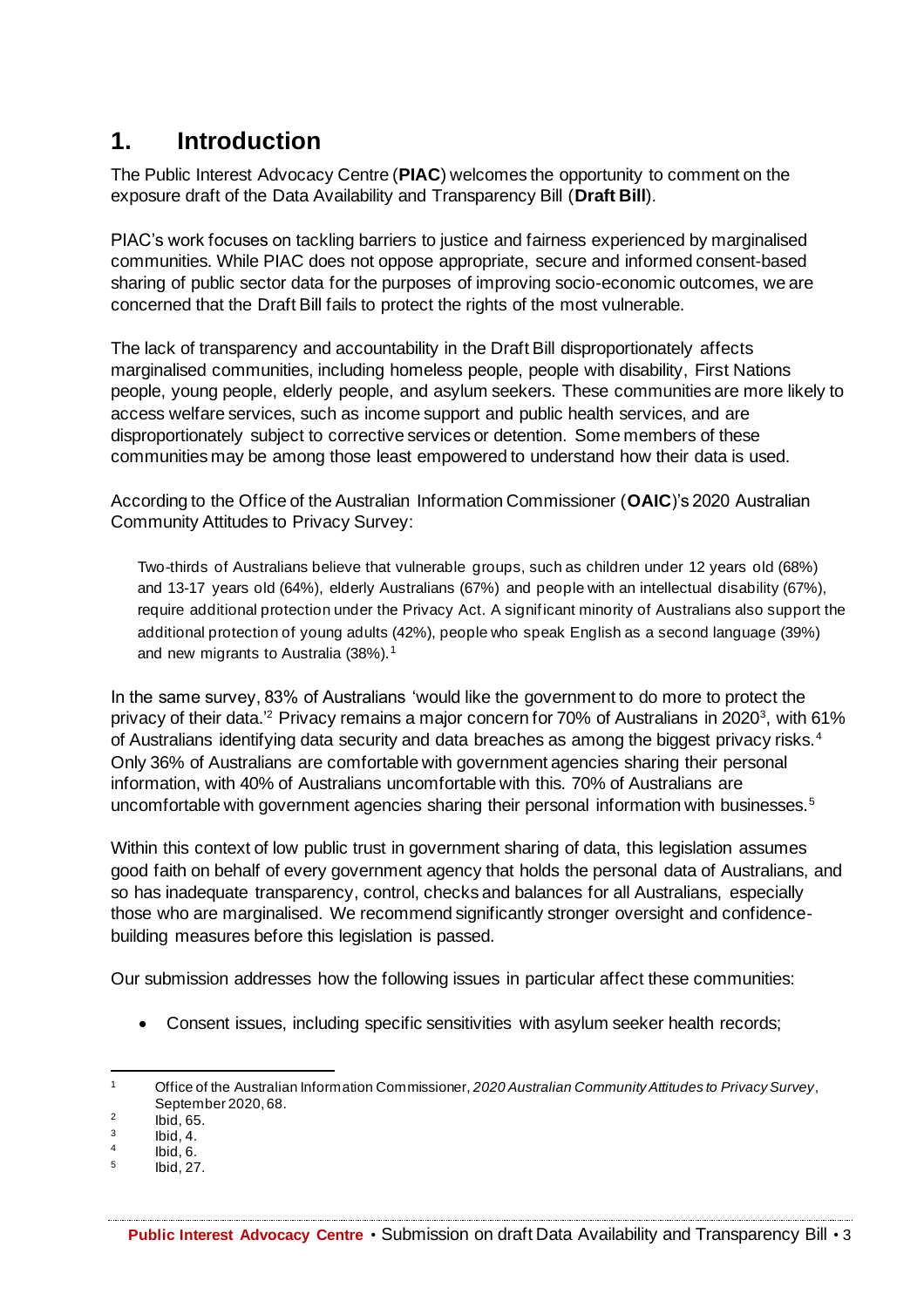- The broad power vested in data custodians as sole decision-makers in sharing data and the overarching need for greater accountability and transparency in the scheme;
- The use of data by law enforcement agencies; and
- Civil penalties for data breaches.

### **2. Consent**

The Draft Bill proposes, at cl 16(1)(b), that personal information of individuals can be shared without the consent of the individuals if it is 'unreasonable or impracticable' to seek consent. While we recognise the inclusion of consent in the 'project principle' is an improvement on earlier considerations where consent was not intended to be required under the legislation, $6$  this remains an issue of concern.

First, the concepts of 'unreasonable or impracticable' are not defined, either in the Draft Bill or in the *Privacy Act 1988* (Cth), where the phrase originates.<sup>7</sup> Guidance on this phrase, as issued by the OAIC, is limited. It is not clear which existing guidelines, standards and ethics processes will apply to the data sharing scheme, or what further guidance will be provided. In the absence of clear definition and guidance, the data custodian is entrusted with wide discretion to determine whether this threshold is met, with determinations not being subject to review. As such, there is limited accountability and transparency in these decisions. This provides little assurance to the community that Commonwealth agencies sharing personal information will interpret these concepts narrowly and appropriately, with due regard to privacy.

This issue affects marginalised communities disproportionately, given their greater interaction with Government services. People who rely on Government services may not be in a position to provide informed consent given the inherent power imbalance when requesting services. In certain circumstances, even where a person is informed about how their personal information will be handled, it can be practically difficult to withhold consent for the proposed management of their personal information. For example, consent procedures for the use of immigration detention medical records – where a person arriving in detention signs a consent form to say that their information can be used to assist with their placement – have been criticised as inadequate for allowing a person's information to be used by the Department of Home Affairs for purposes other than a patient's health care.<sup>8</sup>

A person's ability to consent to the subsequent sharing of that information at the initial point of providing it is even more limited. This is especially so given the way the Draft Bill interacts with Australian Privacy Principle (**APP**) 6. APP 6 generally permits use or disclosure of an individual's personal information only for the 'primary purpose', being the purpose for which it was collected. It cannot be used or disclosed for any other purpose unless the individual has consented, or one of the exceptions at subclause 6.2 or 6.3 of the *Privacy Act* applies. The Draft Bill has the effect of falling entirely within the exception of subclause 6.2(b), being an exception where use or

 $6$  Consultation Paper, 21.

<sup>7</sup> Explanatory Memorandum to the Data Availability and Transparency Bill 2020, Draft September 2020 (**Explanatory Memorandum**), Part 2, [123].

<sup>8</sup> D Marr, O Laughland and B Code, "Asylum seekers' medical records being used against them, says mental health chief – video", *Guardian Australia*, https://www.theguardian.com/world/video/2014/aug/04/asylum-seekerhealth-records-used-against-them-video.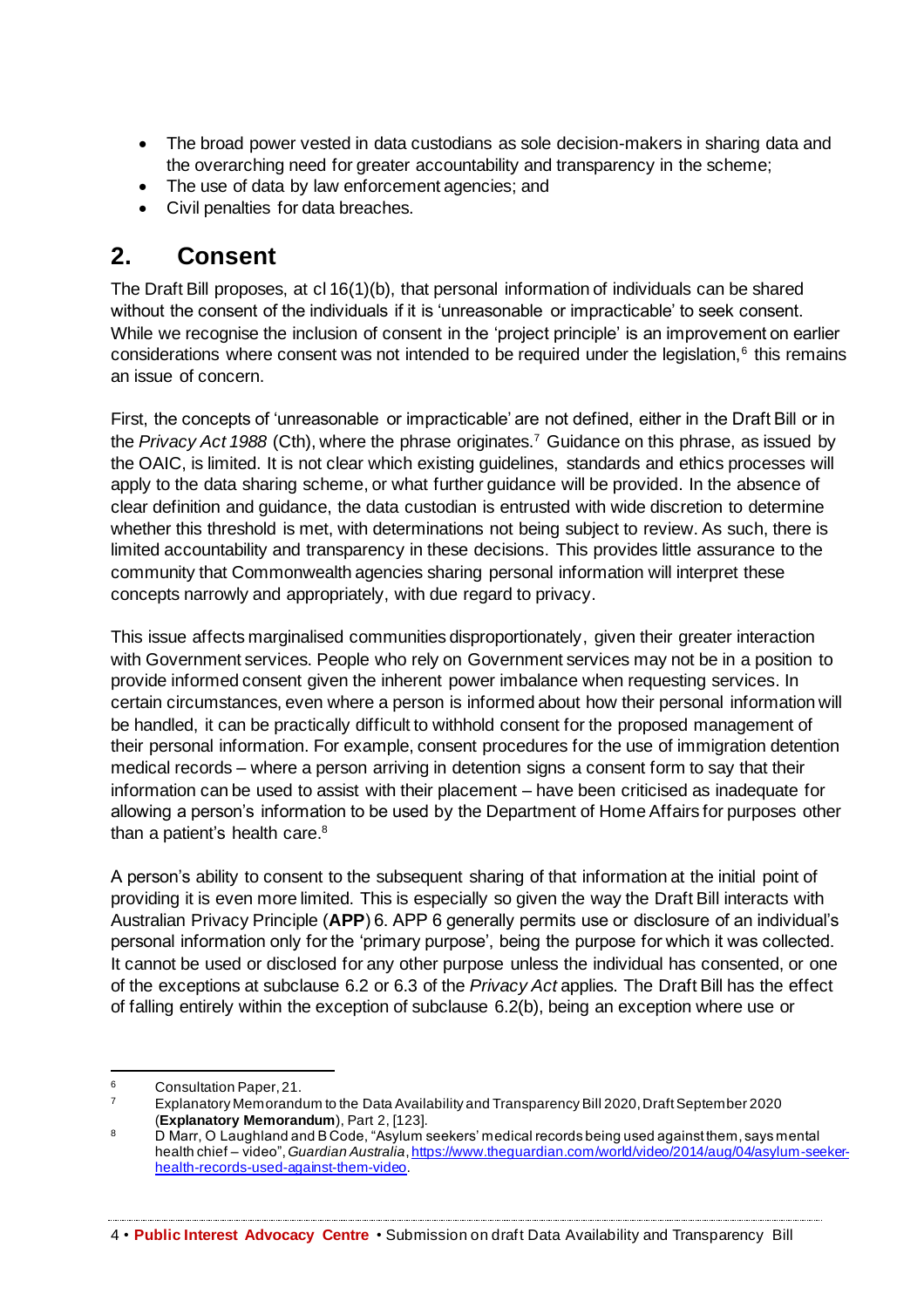disclosure is authorised by Australian law.<sup>9</sup> Given the Draft Bill 'authorises data custodians to share public sector data with accredited entities from all levels of government as well as industry, research and other private sectors',<sup>10</sup> this significantly expands the possible use and disclosure of an individual's personal information, and in ways which could not reasonably be envisaged at the time the information was collected.

In those circumstances, the disclosure of personal information ought to be subject to strong consent requirements, and the 'unreasonable or impracticable' exception must be given a strict definition. It should not, for instance, include instances where a homeless person is unable to be located at a particular point in time for their consent to be sought, or where it is 'inconvenient' or costly to obtain consent from a person with disability, or where a person fails to respond to Government contact. For the Government to build confidence in the community that data is being shared appropriately, consent of those least empowered must not be bypassed.

Where it is genuinely unreasonable or impracticable to seek consent before personal information is shared, the efforts to collect consent and the reason for dispensing with the consent requirement must be recorded in a public register. This allows for increased scrutiny and accountability of decisions made by data custodians, and ensures that those decisions are subject to review by the National Data Commissioner.

Second, individuals whose personal information is being shared ought to be notified of the details of that sharing. The Draft Bill does not presently contemplate this notification process. While there are certain points at which notification may occur – such as when consent is being sought, or when validation of the output is being sought under  $cl 20(1)(b)(ii) -$  individuals should also be notified at the point of sharing to ensure transparency in data sharing. This empowers individuals in at least three ways:

- they are able to withdraw consent if they so choose, as discussed below;
- they are able to exercise their broader rights under the *Privacy Act* if they know who holds their information; and
- they should be able to challenge decisions to share their personal information. We discuss this point later in this submission.

Third, the Draft Bill should make it clear individuals can withdraw consent to the sharing of their personal information, whether that consent was provided expressly or impliedly, or not at all (by reason of it being 'unreasonable or impracticable' to obtain consent at the time). Individuals ought to be able to request that their personal information be updated, deleted or not to be used in particular ways. This is especially so where consent was not able to be obtained in the first instance, and the individual is subsequently informed of the sharing of their information. The Draft Bill should acknowledge that consent must be current and specific.

<sup>9</sup> Information Integrity Solutions, *Privacy Impact Assessment – Draft Data Availability and Transparency Bill 2020*, 6 September 2020 (**Privacy Impact Assessment**), 25.

<sup>10</sup> Explanatory Memorandum, above n 7, Part 1, [18].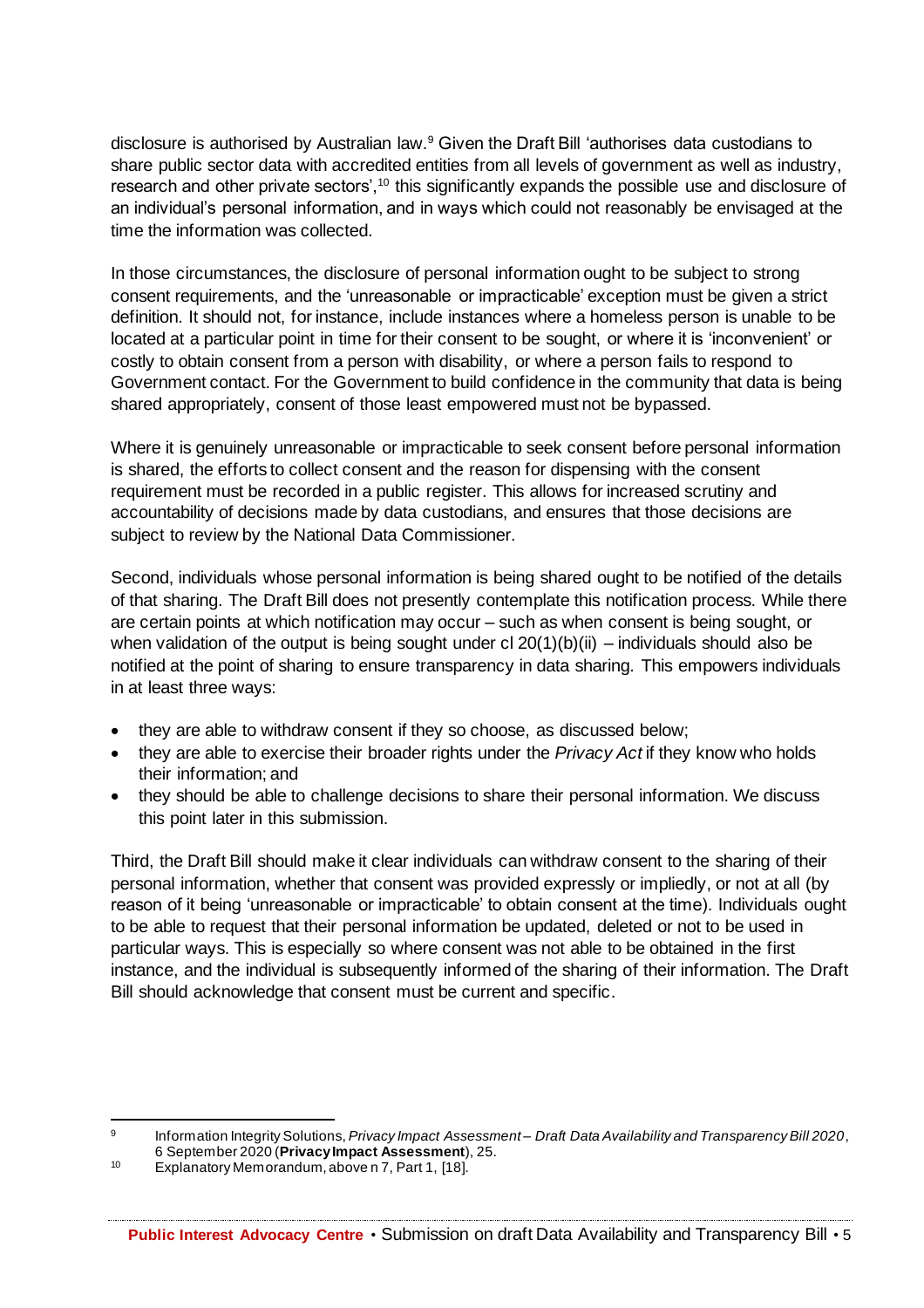#### *Recommendation 1: Strengthen consent requirements under the Draft Bill*

*Strengthen the requirement for consent by defining, in legislative instruments, the circumstances in which it is 'unreasonable or impracticable' to seek consent of an individual to share their personal information under cl 16(1)(b).*

#### *Recommendation 2: Publish a register of efforts to seek consent for the sharing of personal information*

*Where personal information is shared by data custodians without the consent of individuals, on the basis that it is unreasonable or impracticable, the data custodian must publish the efforts undertaken to seek that consent and the reason for dispensing with consent.*

#### *Recommendation 3: Notification to individuals whose personal information is being shared*

*Insert a provision in the Draft Bill which requires notification to individuals whose personal information is being shared under the data sharing scheme. Notification should include details of the data sharing entities, the purposes for which the information is shared, links to the relevant registers held by the Commissioner, and information about their rights.*

#### *Recommendation 4: Withdrawal of consent*

*Insert a provision in the Draft Bill to make clear that individuals who consent to the provision of their personal information under cl 16(1)(b), or whose consent was not obtained on the basis that it was 'unreasonable or impracticable' to do so, are able to withdraw their consent for future use or sharing of their personal information.* 

### **2.1 Specific sensitivities in immigration detention health records**

We have particular concerns that the Draft Bill's provisions do not adequately safeguard the confidentiality of immigration detention medical records or sufficiently protect against the unintended use of the personal information they contain. While the data sharing scheme is not proposed to apply to certain 'especially sensitive' public sector data, such as My Health Records data (the handling of which will remain governed under other legislation), immigration detention medical records appear to fall within the proposed scheme.

PIAC's Asylum Seeker Health Rights project seeks to ensure that asylum seekers held in Australian onshore immigration detention have access to the same standard of health care available in the Australian community. As with patients in the Australian community, patients in immigration detention are entitled to confidentiality and privacy in the management of their medical records, which contain sensitive health information and often detailed personal information.

The Commonwealth Government, through the Department of Home Affairs, contracts International Health & Medical Services (**IHMS**) to provide health services in Australian immigration detention facilities. The *Privacy Act 1988* regulates how IHMS and the Department of Home Affairs handle an individual's medical records and requires the application of the Australian Privacy Principles when handling and disclosing information. The Department of Home Affairs' privacy policy describes that it 'will use personal information for the purposes for which it was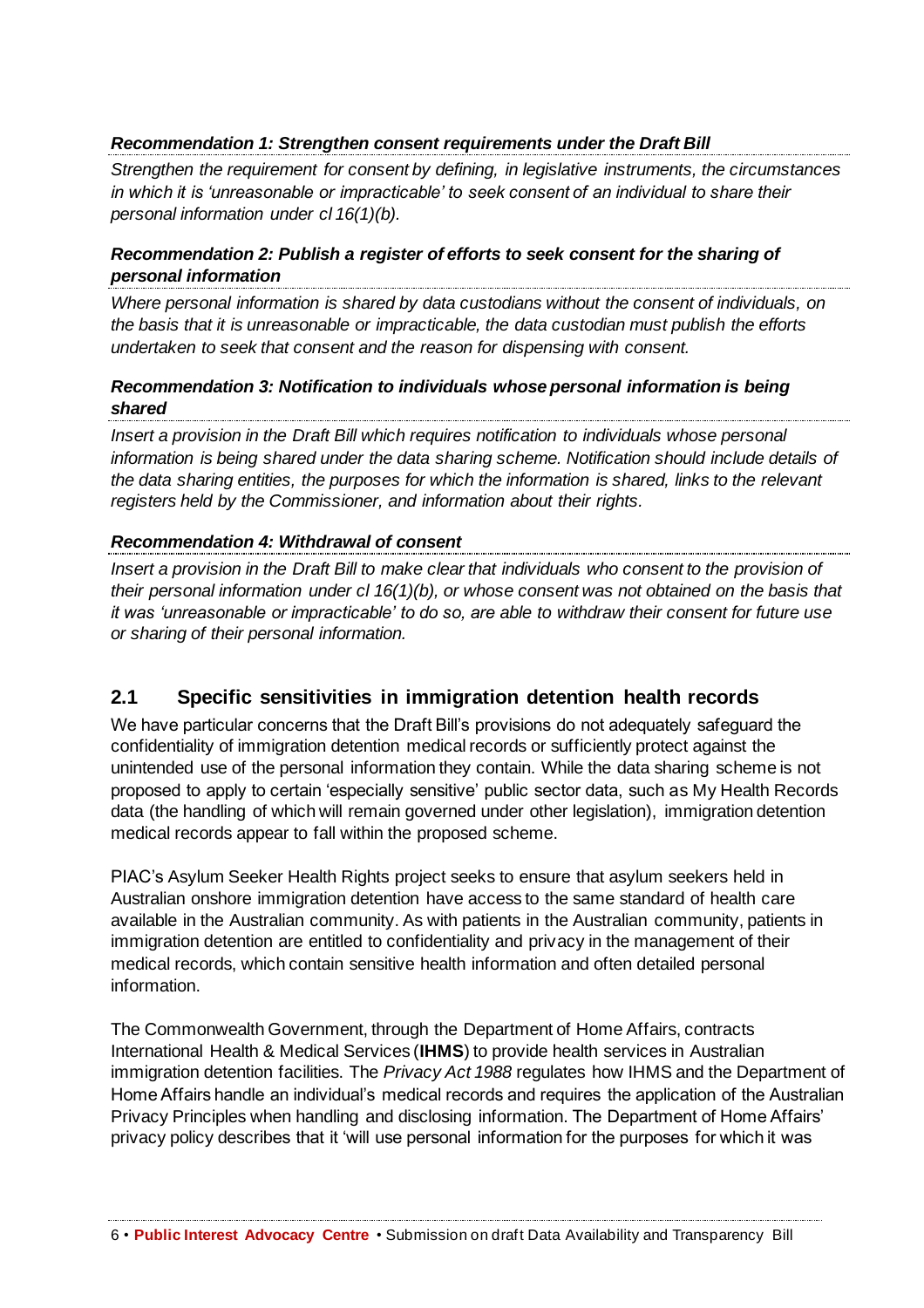collected, and for secondary purposes where permitted by law or where permission is given by the individual.'<sup>11</sup>

The Department is authorised to disclose personal information in circumstances specified under the *Migration Act 1958* and the *Citizenship Act 2007* and for certain law enforcement purposes. Where a third party otherwise seeks to access a person's medical record, the person's signed consent is required.

As described above, the Draft Bill has the effect of expanding the circumstances in which a data custodian, such as the Department of Home Affairs, is permitted by law to use or disclose an individual's personal information under APP 6.

Our concerns about authorising the further sharing of detention health records by the Department should be understood in the context of existing concerns about safeguards to protect the confidentiality and use of records in a framework where the Department is responsible for both operational functions and health care in immigration detention. This arrangement can be contrasted with the approach to prison health care in some Australian jurisdictions, which separate responsibilities for operations management from health services management. In relation to the provision of health care within correctional environments, the Australian Medical Association has observed that this separation of operational functions and health services in these settings can serve 'to ensure integrity of clinical records and professional responsibilities'.<sup>12</sup>

We are concerned that the data sharing scheme could enable the information in medical records that is held by the Department of Home Affairs, to be more broadly shared with other entities without due regard to the standards of confidentiality that normally apply to a patient's health information in other contexts.

The disclosure of personal information in the medical records of asylum seekers and refugees in detention for purposes other than a person's health care can infringe a person's rights to privacy and dignity and can also result in harm to the individual. For example, it can expose information that could compromise a person's safety if returned to their country of origin.

The Draft Bill proposes to exclude other types of especially sensitive data, such as My Health Record information, from the data sharing scheme. We consider that immigration detention health record information is a further type of sensitive data that should not be shared through this scheme.

#### *Recommendation 5: Immigration detention medical records should be excluded*

*Immigration detention health records held by the Department of Home Affairs should not be classified as public sector data that could be shared under the proposed data sharing scheme.* 

<sup>11</sup> Department of Home Affairs, Privacy Policy, https://www.homeaffairs.gov.au/access-and-accountability/ourcommitments/plans-and-charters/privacy-policy.

<sup>12</sup> Australian Medical Association, "The provision of health care within correctional environments" in Health and the Criminal Justice System (2012), https://ama.com.au/articles/health-and-criminal-justice-system-2012.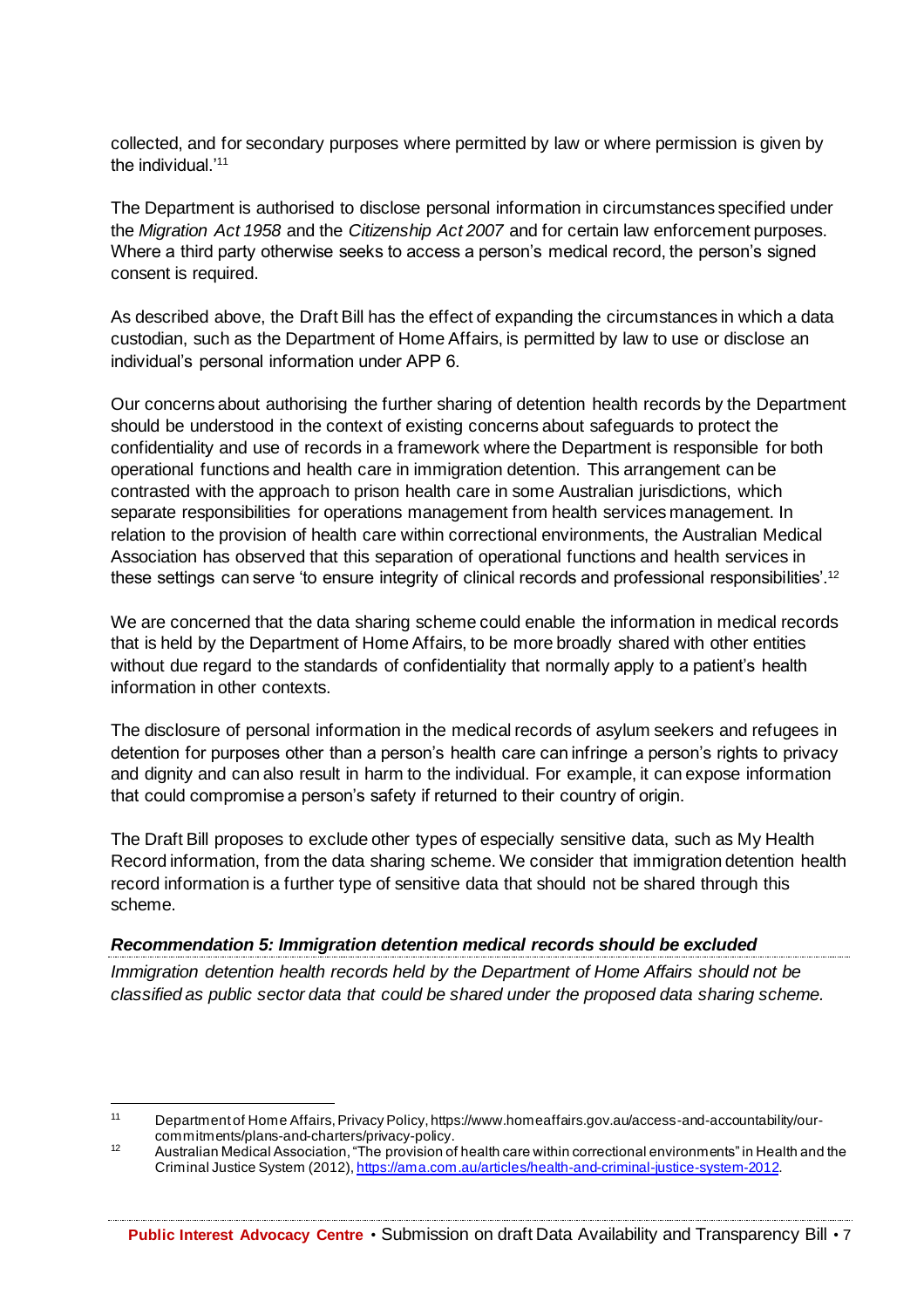## **3. Overarching transparency and accountability**

The Draft Bill proposes to allow data sharing in a wide range of circumstances, provided (in essence) that the sharing is for a data sharing purpose, is consistent with the data sharing principles, and is in accordance with a data sharing agreement. <sup>13</sup> The 'data sharing purposes' are very broad, being the delivery of any government service, informing government policy and programs, and research and development (including commercial research and development). 14 The sharing of data to inform government policy and programs is intended to be interpreted 'broadly'.<sup>15</sup>

In turn, the 'data sharing principles' are broad and vague – each principle is defined by reference to the term 'appropriate' or 'agreed'. The data must be shared for an appropriate project; made available only to appropriate persons; in a setting that is appropriately controlled; with appropriate protections applied; with outputs that are as agreed (between the relevant data scheme entities); and with risks that are appropriately mitigated. These principles may be informed by guidance provided by the National Data Commissioner. As the Privacy Impact Assessment states, the 'high-level nature of the Data Sharing Principles poses a privacy risk'.<sup>16</sup>

Within this context, it is the data custodian who solely decides whether the proposed information sharing meets these broad parameters, and if so, to exercise its discretion to share the information with the accredited entity (be they a government, public or commercial entity). Any such decision is not subject to merits review. Any judicial review will be limited given the lack of transparency in decisions being made by data custodians as to the sharing of personal information.

The Explanatory Memorandum asserts that merits review is not available because data sharing decisions 'are best made by data custodians as they have a full understanding of the risks of and public interest in sharing their data'. This claim is made in the context where there is no legal obligation to consider the unique circumstances of marginalised communities. The controversy surrounding the 'Robodebt' scheme should caution against a process which does not properly consider these communities.

We do not regard the proposed scheme as sufficiently robust in its protection of personal information in circumstances where:

- its parameters are:
	- o purposes that possibly include all Government activity that is not expressly precluded (it is difficult to see what purposes might fall outside of delivery of government services and informing government policy and programs when interpreted broadly);
	- $\circ$  high-level principles which will be explained in non-legislative guidelines, to which data scheme entities only need to 'have regard to'<sup>17</sup>; and
	- $\circ$  the data sharing agreement which is agreed to between the agency and the accredited entity wishing to access that data;

<sup>13</sup> Draft Bill, cl 13(1).<br>14 Draft Bill, cl 15(1).

 $^{14}$  Draft Bill, cl 15(1).<br> $^{15}$  Explanatory Memo

<sup>&</sup>lt;sup>15</sup> Explanatory Memorandum, above n 7, Part 1, [30].

<sup>&</sup>lt;sup>16</sup> Privacy Impact Assessment, above n  $\frac{9}{3}$ , 38.

Draft Bill, cl 26.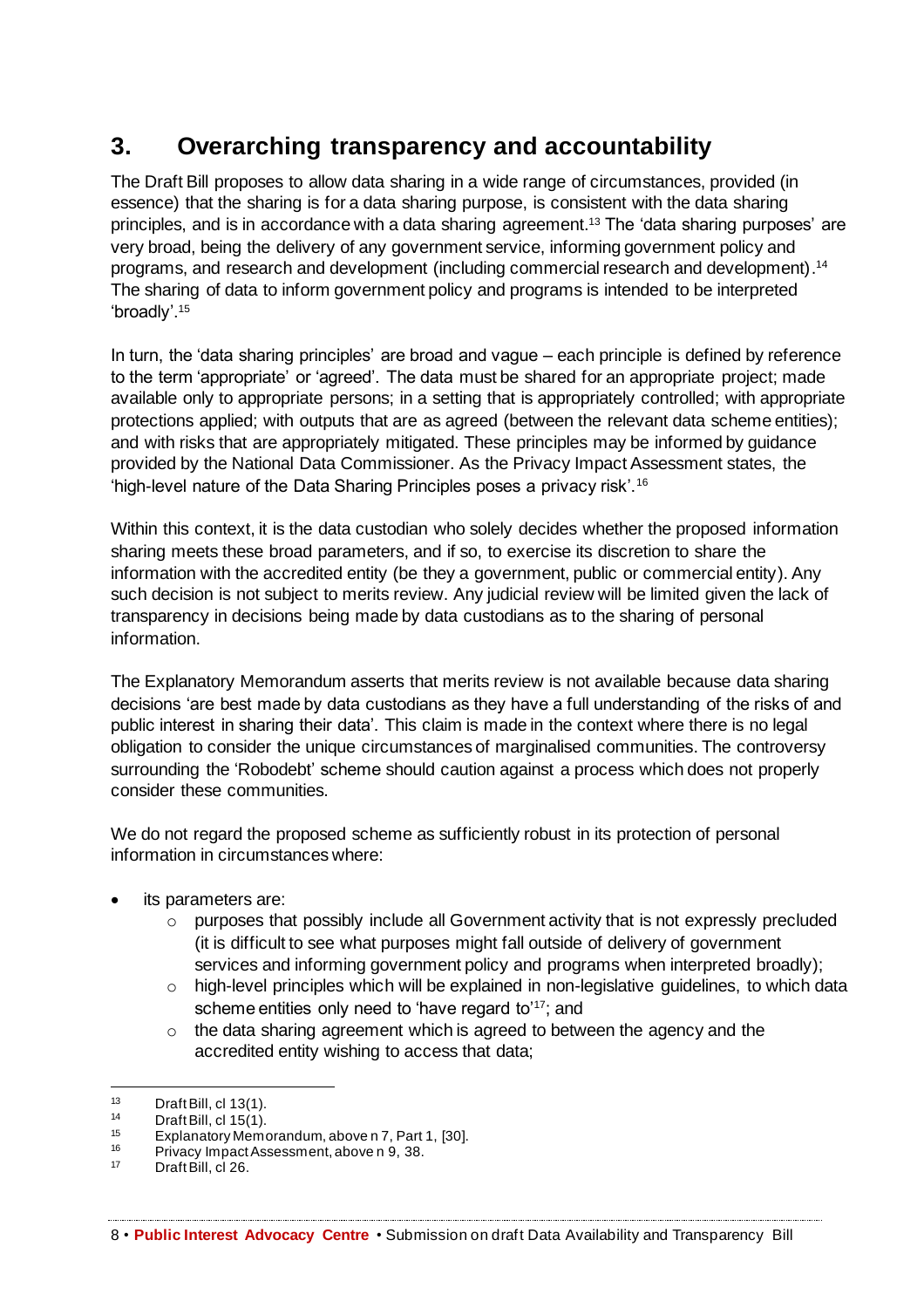- the decisions being made are not transparent, given there is no requirement for decisions to be published or affected individuals to be notified; and
- the decisions are not subject to merits review.

While the National Data Commissioner has oversight of the data scheme entities, their powers are largely confined to the complaints mechanism between data scheme entities (cl 75) and the assessments process (cl 86). There is no requirement that the Commissioner conduct regular assessments or audits of decision-making to ensure compliance with the Draft Bill.

This requires a significant level of trust in Government agencies holding sensitive information – data custodians – in circumstances where accountability and transparency is limited. Again, this affects marginalised communities most acutely.

The proposed model needs to have greater transparency and accountability built in, to ensure data custodians make decisions consistent with community expectations, and if not, that there are appropriate oversight mechanisms. This should include:

- requiring regular audits by the Commissioner into decision-making by data custodians, to ensure that any guidelines are properly applied and decisions appropriately balance the objects of the scheme and the rights of individuals;
- allowing merits review of decisions, especially decisions which concern the sharing of personal information; and
- improving the consent mechanisms, as discussed above, including by way of notification of data sharing.

It is not apparent why an avenue for merits review should not be provided to challenge decisions of data custodians to share personal information or data which could be re-identified. While the Explanatory Memorandum states that 'existing avenues for redress in other schemes continue to be available'<sup>18</sup> (without specifying those avenues), decisions being made to share personal information under the proposed scheme should be subject to its own review process for affected individuals. This is especially in circumstances where the complaints process does not permit individual complaints.

#### *Recommendation 6: Introduce regular audits by the National Data Commissioner*

*A provision should be inserted into the Draft Bill to require regular audits by the National Data Commissioner into decision-making by data custodians, to ensure that any guidelines issued by the Commissioner are properly applied and that decisions appropriately balance the objects of the scheme and the rights of individuals.*

#### *Recommendation 7: Merits review of decisions by data custodians*

*Decisions made by data custodians, especially those concerning the sharing of personal information or data which could be re-identified, should be subject to merits review. Individuals whose information is being shared should be notified of the proposed sharing, and given an opportunity to seek merits review if they object to the decision being made.*

<sup>18</sup> Explanatory Memorandum, above n 7, Part 1, [54].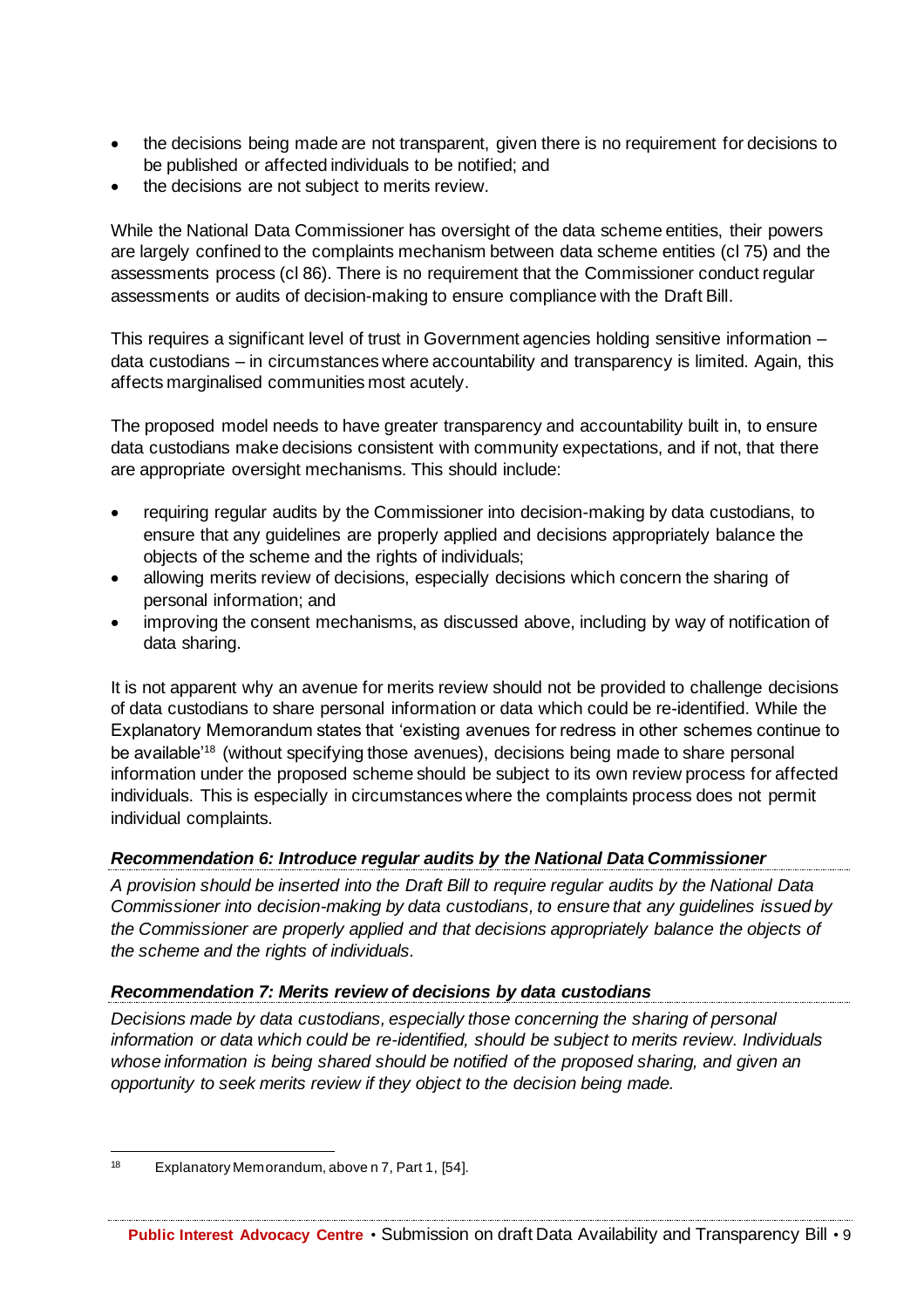## **4. Data sharing with law enforcement agencies**

The Draft Bill precludes the sharing, collection and use of data for an 'enforcement related purpose': cl 13.

It is appropriate that the Draft Bill excludes enforcement related purposes from its operation. Enabling law enforcement agencies to conduct surveillance and monitoring of the public through government-collected data would be an unacceptable invasion of privacy. Any such use of personal data for enforcement activities requires rigorous oversight and safeguards better provided through dedicated legislation.<sup>19</sup>

However, unlike the definition of 'enforcement related *activities*' at s 6 *Privacy Act 1988*, crime prevention is absent from the definition of 'enforcement related purpose'. Further, the definition of 'enforcement related purpose' excludes the 'delivery of government services, or informing government policy or programs, or research and development, in relation to matters that relate generally to compliance with or enforcement of laws': see cl 15(4).

It is not clear how far exceptions under cl 15(4) would go. This risks undoing the protections provided by the definition of 'enforcement related purpose' at cl 15(3). Clause 15(4) should be removed to avoid any unintended pathway for enforcement agencies to access and use personal data. If it is to be retained, it must be amended to provide clarity about the scope of its application alongside cl 15(3).

Crime prevention is an integral part of the services provided by law enforcement agencies.<sup>20</sup> Crime prevention strategies may overlap inextricably with intelligence-gathering and crime detection activities, and with surveillance and monitoring. In our view the current wording of the Draft Bill does not sufficiently protect against the sharing of data for policing operations that may be viewed by police as 'prevention strategies' or 'government services or programs' but which in practice result in 'surveillance or monitoring'.

For example, in NSW, the controversial Suspect Target Management Plan (STMP) is a 'preemptive policing tool – designed to prevent crime before it occurs'<sup>21</sup>. Officers nominate targets based on information shared between intelligence, investigations and crime prevention teams. Police then engage in deliberate disruption of a target's life through surveillance, monitoring, and the police proactively initiating interactions with targets. An investigation by the Law Enforcement Conduct Commission has found that the patterns of targeting through this policy appear to have led to unreasonable, unjust and oppressive interactions for young STMP targets.<sup>22</sup>

<sup>&</sup>lt;sup>19</sup> Explanatory Memorandum, above n 7, Part 1, [32].<br><sup>20</sup> Eer example for view by way of provention and do

<sup>20</sup> For example, 'services by way of prevention and detection of crime' are listed as core police services in the missions and functions of NSW Police Force, s6 *Police Act 1990* (NSW).

<sup>21</sup> Law Enforcement Conduct Commission, *Operation Tepito Interim Report – An investigation into the formulation and use of the NSW Police Force Suspect Targeting Management Plan on children and young people,* January 2020, 7.

 $^{22}$  Ibid, 11.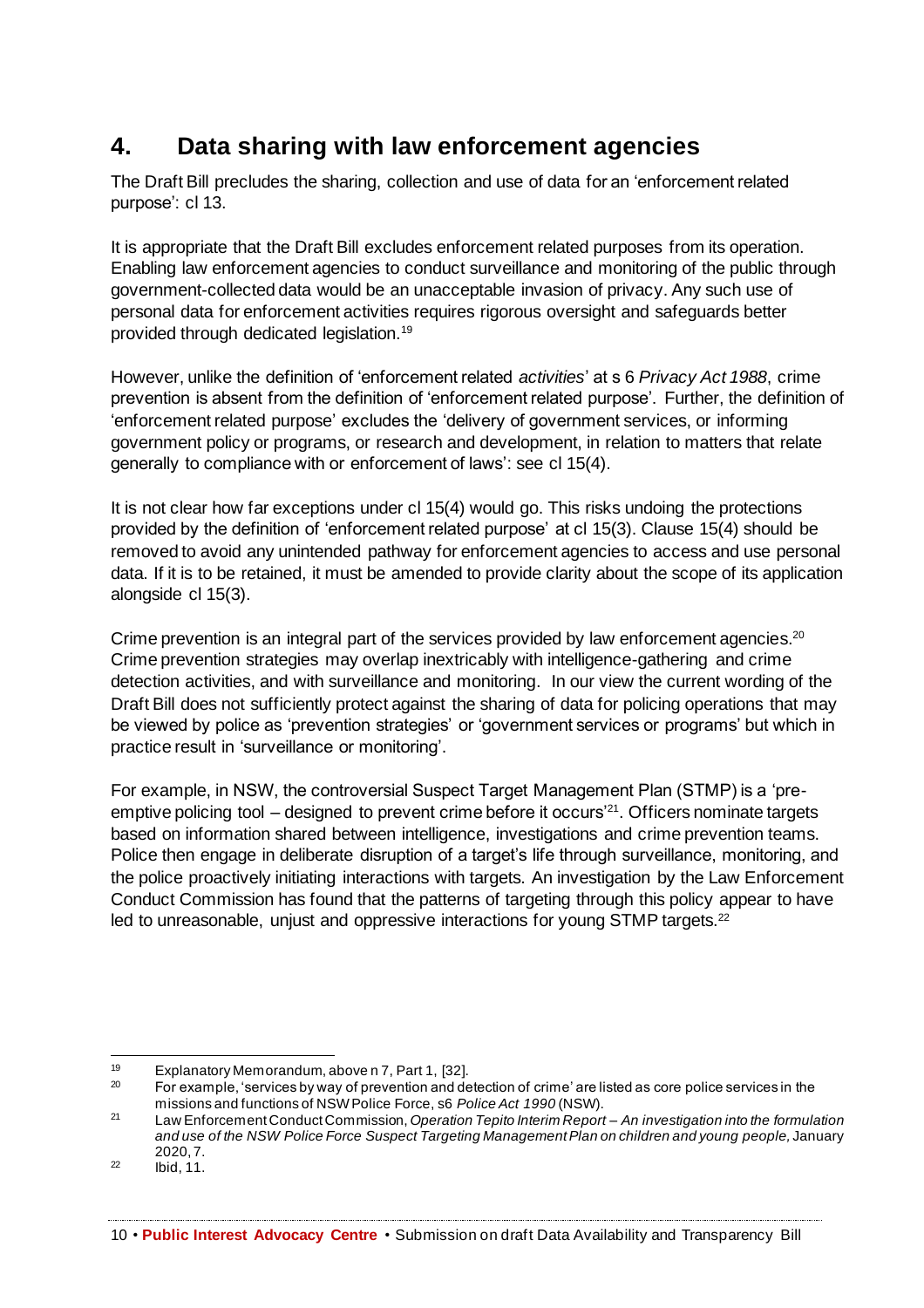This proactive policing policy has been described both as a 'crime prevention initiative'<sup>23</sup> and has been acknowledged as forming a part of Government service provision<sup>24</sup>. In practice, it is an invasive and targeted police operation. The criteria for placement on an STMP are not publicly available, and individuals can be subject to the STMP even before they have been convicted of a crime. The sharing, collection and use of personal data for the development of targeted crime prevention strategies such as the STMP should be subject to the same preclusions as for investigating crime or for conducting surveillance and monitoring. Any data sharing with law enforcement agencies for such purposes requires more rigorous safeguards in dedicated legislation for enforcement related activity.

#### *Recommendation 8: Remove data sharing for government services relating to enforcement of laws*

*Clause 15(4) should be removed from the Draft Bill.* 

#### *Recommendation 9: Clarify definitions of 'enforcement related purposes'*

*The definitions of 'enforcement related purposes' and 'government services' should be clarified to safeguard against the unintended use of data by law enforcement agencies, including in relation to crime prevention.* 

### **5. Penalties for data breaches**

One of the objects of the Draft bill is to 'enable consistent safeguards for sharing public sector data'.<sup>25</sup> As the Explanatory Memorandum explains, this includes 'robust safeguards to protect privacy and data security'.<sup>26</sup> However, there are limited ramifications for breaches of these safeguards, especially where a data scheme entity is negligent or reckless in respect of data security. A civil penalty regime for these types of data breaches is necessary given the significant broadening of data sharing envisaged by the Draft Bill. This is especially the case if it captures highly sensitive personal information.

The data security safeguards contained in the Draft Bill are currently focused on the 'front end' of data sharing – that is, prior to the data being shared. The safeguards include the accreditation process, which includes consideration of appropriate data security controls; the mandatory terms of the data sharing agreement; and the data sharing principles, specifically the 'setting principle'<sup>27</sup> (noting that these principles are applied by the data custodian in their sole discretion). The *Privacy Act* continues to apply in relation to data handling and security, in particular APP 11.

Where these safeguards fail however, and a data breach occurs, the responsible entity is not subject to any penalty under the Draft Bill. The *Privacy Act* provides for civil penalties for a 'serious interference' with an individual's privacy,  $28$  or for entities that 'repeatedly' interfere with an

<sup>23</sup> NSW Police, Tuesday 13 October 2020, *Suspect Target Management Plan III - an effective crime deterrent,* Retrieved from https://www.police.nsw.gov.au/news/news article?sq content src=%2BdXJsPWh0dHBzJTNBJTJGJTJGZWJp enByZC5wb2xpY2UubnN3Lmdvdi5hdSUyRm1lZGlhJTJGOTEyMzEuaHRtbCZhbGw9MQ%3D%3D

<sup>&</sup>lt;sup>24</sup> Law Enforcement Conduct Commission, *Operation Tepito Interim Report*, 3.<br><sup>25</sup> Prof<sup>t</sup> Bill el 2(0)

 $^{25}$  Draft Bill, cl 3(a).<br> $^{26}$  Explorator: Mom

<sup>&</sup>lt;sup>26</sup> Explanatory Memorandum, above n 7, Part 2, [8].<br><sup>27</sup> Explanatory Memorandum, above n 7, Part 2, [8].

 $\frac{27}{28}$  Ibid, [129].

<sup>28</sup> *Privacy Act*, s 13G(a).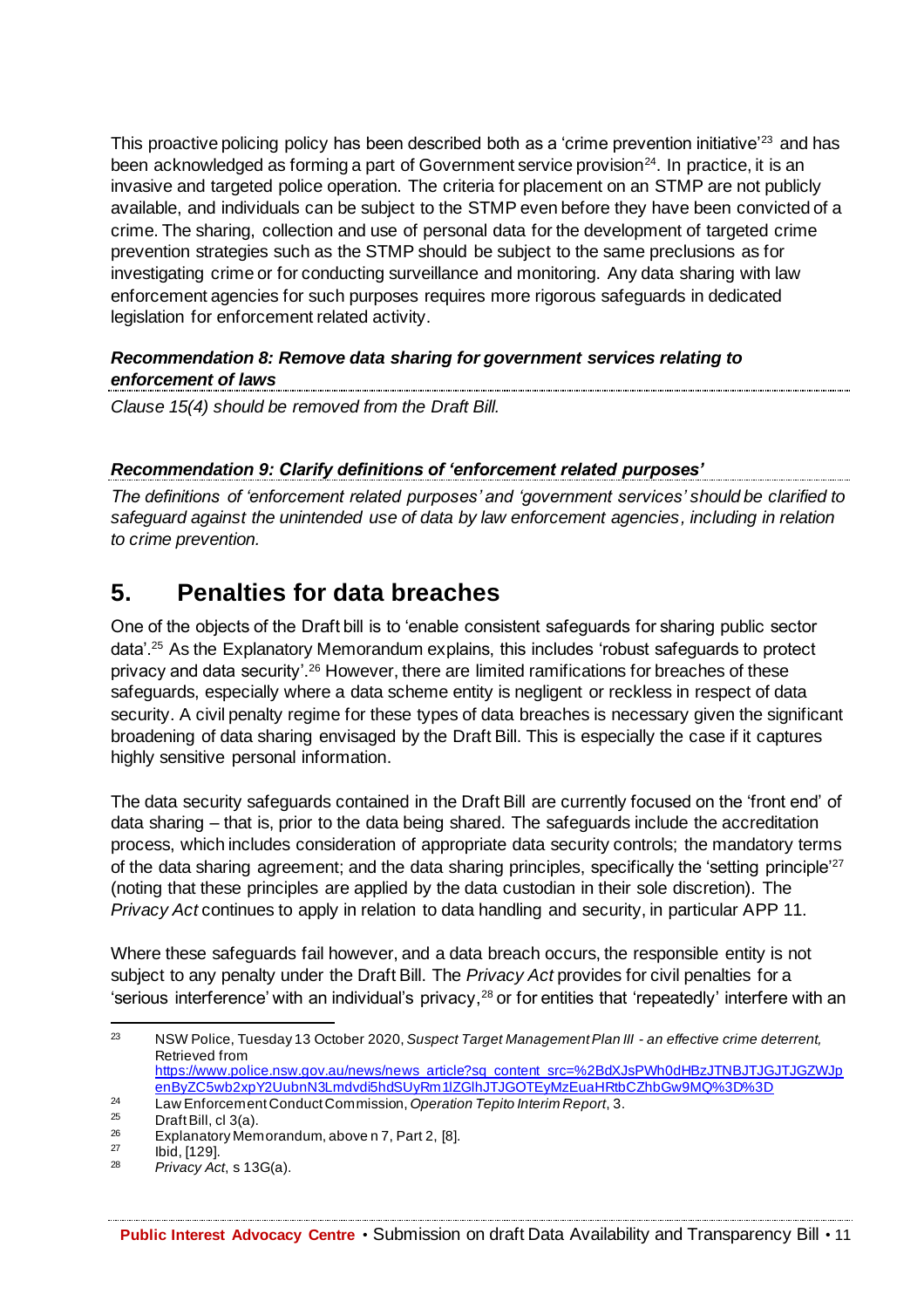individual's privacy.<sup>29</sup> It does not, however, have a general penalty regime for data breaches that do not constitute a 'serious interference' or 'repeated' interference. This is further limited by the OAIC's position that it 'will not seek a civil penalty order in all matters involving a 'serious' interference with privacy.' The OAIC has stated that it is more likely to seek a civil penalty where the interference is 'particularly serious or egregious in nature', the entity has a 'history of serious interferences with privacy' or the OAIC considers the serious interference arose because of a failure by the entity to 'take its obligations seriously' or has a 'blatant disregard' for its privacy obligations.<sup>30</sup>

The only penalty provisions under the Draft Bill are in relation to unauthorised sharing, collection or use of data<sup>31</sup>, compliance with mandatory terms of a data sharing agreement<sup>32</sup>, breaches of conditions of accreditation<sup>33</sup>, provision of false or misleading information to the Commissioner<sup>34</sup>, compliance with notices made under cl 91 regarding the provision of information and documents, and breaches of directions of the Commissioner made under cl 98.

Given the potential for a wide variety of entities to be accredited under this scheme and the potential for sensitive personal information to be shared without consent, it is necessary for the Draft Bill to include a civil penalty regime for certain types of data breaches, as a further data security safeguard. Civil penalties should apply to data breaches which occur as a result of negligence or recklessness in the sharing, collection, use or disclosure of data which is subject to the scheme. This excludes data breaches which occur due to malicious or criminal attacks where the conduct and security controls of the data sharing entity was otherwise appropriate.

Data breaches have occurred in respect of public sector data in a number of high-profile incidents, with significant consequences. These include:

- the Department of Immigration and Border Protection's data breach in February 2014, resulting in the release of sensitive personal information of people in immigration detention, including asylum seekers;
- the Federal Court's data breach in March 2020 resulting in the publication of the identities of asylum seekers; and
- the Services NSW data breach in 2020 which resulted in the personal information of 186,000 customers being stolen.

This is not to suggest that each of these incidents warranted civil penalties. However, each of these data breaches resulted in significant consequences which disproportionately impacted marginalised communities, and should have been subject to investigations as to potential civil penalties.

Civil penalties should be considerable to ensure further safeguarding of personal information. We note that the European Union's General Data Protection Regulation provides for significant fines,

<sup>29</sup> *Privacy Act*, s 13G(b).

<sup>30</sup> OAIC, *Guide to privacy regulatory action*, June 2020, [6.30].

 $31$  Draft Bill, cl 14.<br> $32$  Draft Bill, cl 10.

 $\frac{32}{33}$  Draft Bill, cl 19.

 $33$  Draft Bill, cl 29.<br> $34$  Draft Bill, cl 31.

Draft Bill, cl 31.